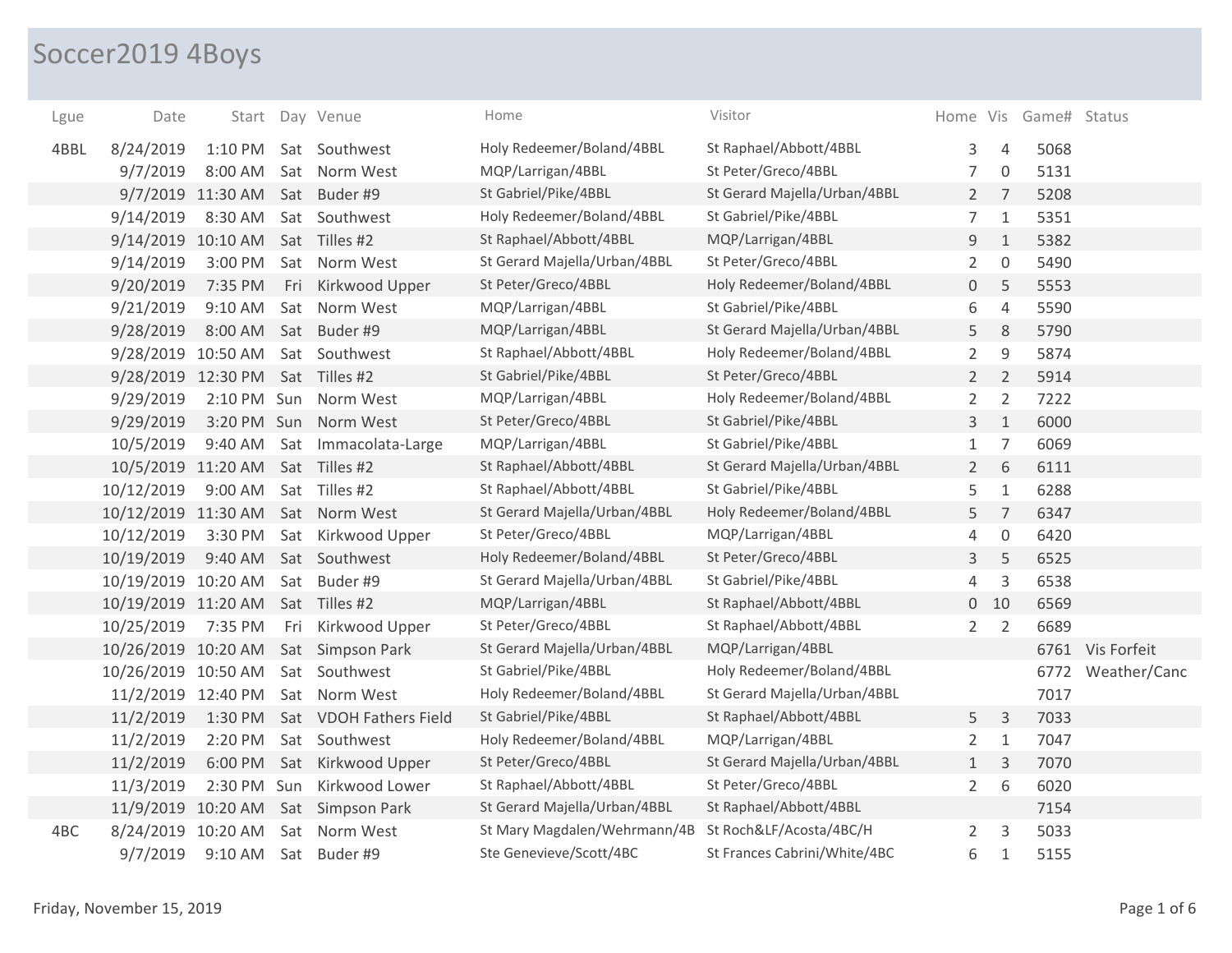| Lgue | Date                              |              | Start Day Venue                             | Home                         | Visitor                      |                 |                | Home Vis Game# Status |                   |
|------|-----------------------------------|--------------|---------------------------------------------|------------------------------|------------------------------|-----------------|----------------|-----------------------|-------------------|
| 4BC  |                                   |              | 9/7/2019 10:20 AM Sat Norm West             | St Mary Magdalen/Wehrmann/4B | St Peter/Kuchy/4BC           | 1               | 8              | 5183                  |                   |
|      | 9/14/2019 10:20 AM                |              | Sat Norm West                               | St John Paul II/Casey/4BC    | St Mary Magdalen/Wehrmann/4B | $\overline{2}$  | 3              | 5386                  |                   |
|      |                                   |              | 9/14/2019 12:40 PM Sat Ste Genevieve Large  | St Stephen/McMahon/4BC       | Ste Genevieve/Scott/4BC      | 6               | 3              | 5447                  |                   |
|      | 9/14/2019                         | 1:50 PM      | Sat Buder#9                                 | Our Lady of Prov/Burdge/4BC  | MQP/Frank/4BC                | $\overline{7}$  | $\mathbf{1}$   | 5466                  |                   |
|      | 9/14/2019                         | 1:50 PM      | Sat Norm West                               | St Peter/Kuchy/4BC           | St John Paul II/Casey/4BC    | $7\overline{ }$ | 3              | 5467                  |                   |
|      | 9/15/2019                         | 12:00 PM Sun | Tilles #2                                   | St Stephen/McMahon/4BC       | Our Lady of Prov/Burdge/4BC  | $\mathbf{1}$    | $\overline{4}$ | 5517                  |                   |
|      | 9/15/2019                         | 1:10 PM Sun  | Tilles #2                                   | St Frances Cabrini/White/4BC | St Peter/Kuchy/4BC           | 3               | $\overline{4}$ | 5526                  |                   |
|      | 9/21/2019                         | 8:00 AM      | Sat Norm West                               | St John Paul II/Casey/4BC    | Our Lady of Prov/Burdge/4BC  | $\mathbf{1}$    | 5              | 5563                  |                   |
|      |                                   |              | 9/21/2019 10:20 AM Sat Ste Genevieve Large  | Ste Genevieve/Scott/4BC      | St Stephen/McMahon/4BC       | 5               | $\mathbf{1}$   | 5626                  |                   |
|      | 9/21/2019 11:30 AM                |              | Sat Norm West                               | MQP/Frank/4BC                | Our Lady of Prov/Burdge/4BC  | $\mathbf{1}$    | $\mathbf{1}$   | 5648                  |                   |
|      | 9/21/2019                         |              | 7:10 PM Sat Kirkwood Upper                  | St Peter/Kuchy/4BC           | St Frances Cabrini/White/4BC | 4               | $\overline{4}$ | 5733                  |                   |
|      | 9/22/2019 12:00 PM Sun Tilles #2  |              |                                             | Our Lady of Prov/Burdge/4BC  | St Stephen/McMahon/4BC       | 10              | 2              | 5742                  |                   |
|      | 9/28/2019                         |              | 8:00 AM Sat Ste Genevieve Large             | Ste Genevieve/Scott/4BC      | Sacred Heart VP/Hussey/4BC/H | $\overline{4}$  | $\overline{4}$ | 5802                  |                   |
|      | 9/28/2019                         | 9:10 AM      | Sat Norm West                               | St Mary Magdalen/Wehrmann/4B | Our Lady of Prov/Burdge/4BC  | $\mathbf{1}$    | $\overline{4}$ | 5822                  |                   |
|      | 9/28/2019 10:10 AM Sat Tilles #2  |              |                                             | St Frances Cabrini/White/4BC | St Stephen/McMahon/4BC       | 0               | 5              | 5850                  |                   |
|      | 9/28/2019 11:30 AM                |              | Sat Fogarty                                 | St Roch&LF/Acosta/4BC/H      | St John Paul II/Casey/4BC    | 9               | 6              | 5885                  |                   |
|      | 9/28/2019                         |              | 1:10 PM Sat Kirkwood Upper                  | MQP/Frank/4BC                | St Peter/Kuchy/4BC           | $\mathsf{O}$    | $\overline{2}$ | 5927                  |                   |
|      | 9/28/2019                         | 3:00 PM      | Sat Ste Genevieve Large                     | Ste Genevieve/Scott/4BC      | St John Paul II/Casey/4BC    | $\mathbf{1}$    | $\overline{4}$ | 5921                  |                   |
|      | 10/5/2019                         |              | 8:00 AM Sat Ste Genevieve Large             | Ste Genevieve/Scott/4BC      | Our Lady of Prov/Burdge/4BC  | $\mathbf{1}$    | 4              | 6037                  |                   |
|      | 10/5/2019 11:30 AM Sat Buder #9   |              |                                             | St Peter/Kuchy/4BC           | St Frances Cabrini/White/4BC | 3               | $\overline{2}$ | 6113                  |                   |
|      | 10/5/2019 12:40 PM                |              | Sat Ste Genevieve Large                     | MQP/Frank/4BC                | Ste Genevieve/Scott/4BC      | 3               | $\mathbf{1}$   | 6153                  |                   |
|      | 10/5/2019                         | 1:40 PM      | Sat Tilles #2                               | St Stephen/McMahon/4BC       | St Mary Magdalen/Wehrmann/4B | $\overline{2}$  | $\overline{4}$ | 6170                  |                   |
|      | 10/6/2019                         |              | 3:20 PM Sun Odenwald #1                     | St John Paul II/Casey/4BC    | MQP/Frank/4BC                | $\mathbf{1}$    | 3              | 6052                  |                   |
|      | 10/12/2019 10:10 AM               |              | Sat Tilles #2                               | St Frances Cabrini/White/4BC | St Mary Magdalen/Wehrmann/4B | 4               | 5              | 6316                  |                   |
|      | 10/12/2019                        | 1:50 PM      | Sat Buder #9                                | MQP/Frank/4BC                | St John Paul II/Casey/4BC    | 5               | $\mathbf{1}$   | 6396                  |                   |
|      | 10/19/2019                        | $9:10$ AM    | Sat Fogarty                                 | St Roch&LF/Acosta/4BC/H      | St Stephen/McMahon/4BC       | 5               | 6              | 6508                  |                   |
|      | 10/19/2019                        | 9:10 AM      | Sat Norm West                               | Ste Genevieve/Scott/4BC      | St Mary Magdalen/Wehrmann/4B | 0               | $\mathbf{1}$   | 6509                  |                   |
|      | 10/19/2019                        | 1:40 PM      | Sat Tilles #2                               | St Frances Cabrini/White/4BC | MQP/Frank/4BC                | $\mathbf{1}$    | $\overline{0}$ | 6621                  |                   |
|      | 10/19/2019                        |              | 1:50 PM Sat Simpson Park                    | Our Lady of Prov/Burdge/4BC  | Sacred Heart VP/Hussey/4BC/H | $\overline{7}$  | $\mathbf{1}$   | 6626                  |                   |
|      | 10/26/2019 10:20 AM Sat Norm West |              |                                             | MQP/Frank/4BC                | St Mary Magdalen/Wehrmann/4B |                 |                |                       | 6758 Weather/Canc |
|      | 10/26/2019 10:20 AM Sat Fogarty   |              |                                             | St Roch&LF/Acosta/4BC/H      | St Frances Cabrini/White/4BC |                 |                | 6757                  | Weather/Canc      |
|      | 10/26/2019 11:20 AM Sat Tilles #2 |              |                                             | St Stephen/McMahon/4BC       | St John Paul II/Casey/4BC    |                 |                | 6782                  | Weather/Canc      |
|      |                                   |              | 10/27/2019 12:15 PM Sun Ste Genevieve Large | St Peter/Kuchy/4BC           | Ste Genevieve/Scott/4BC      |                 |                |                       | 6255 Weather/Canc |
|      | 11/2/2019                         |              | 9:00 AM Sat Odenwald #1                     | St John Paul II/Casey/4BC    | Ste Genevieve/Scott/4BC      | 5               | 5              | 6922                  |                   |
|      | 11/2/2019                         |              | 9:10 AM Sat Buder #9                        | Our Lady of Prov/Burdge/4BC  | St Frances Cabrini/White/4BC | 8               | 2              | 6930                  |                   |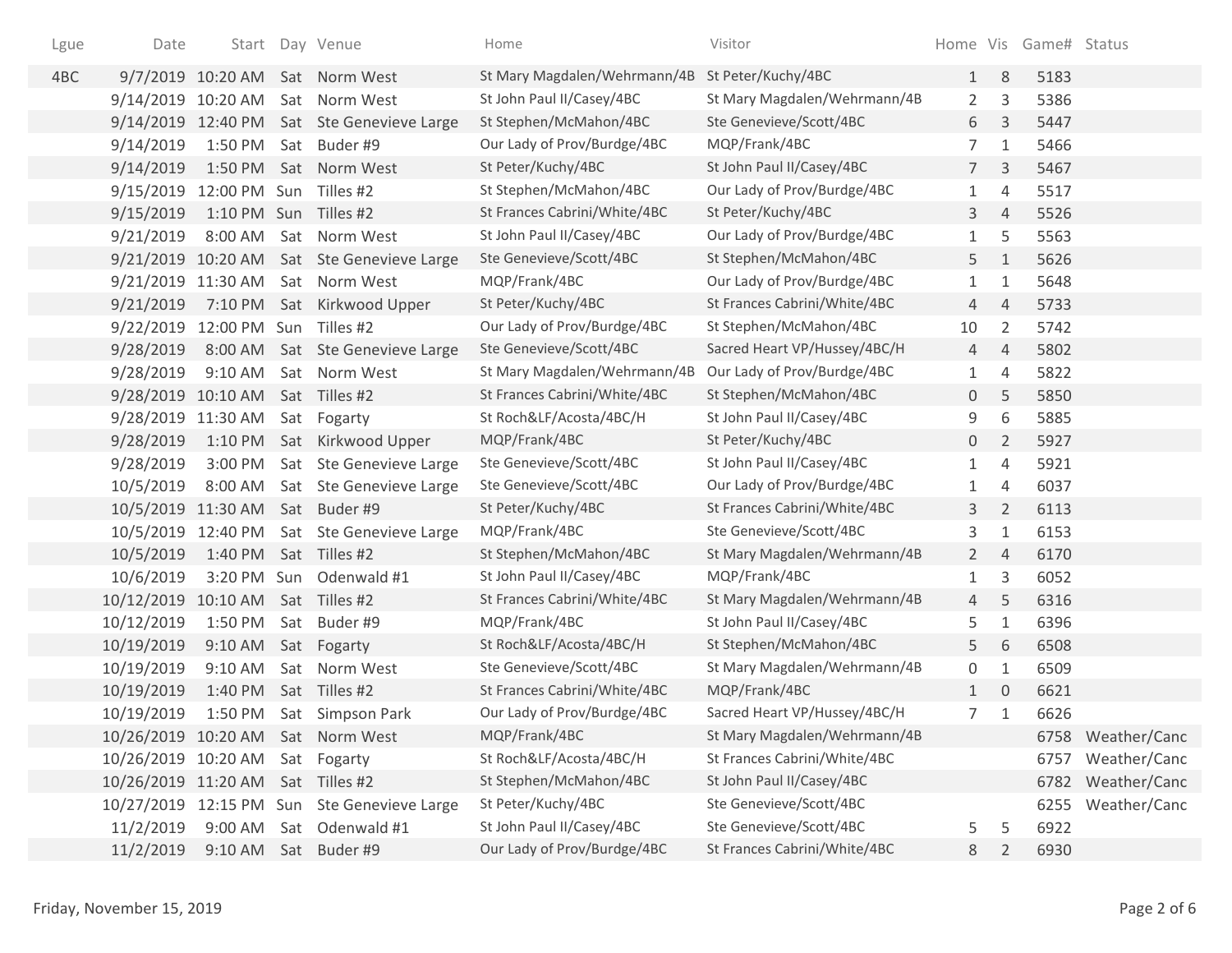| Lgue | Date                              |                       |     | Start Day Venue                            | Home                                | Visitor                             |                |                     | Home Vis Game# Status |                  |
|------|-----------------------------------|-----------------------|-----|--------------------------------------------|-------------------------------------|-------------------------------------|----------------|---------------------|-----------------------|------------------|
| 4BC  | 11/2/2019 10:10 AM Sat Tilles #2  |                       |     |                                            | St Stephen/McMahon/4BC              | MQP/Frank/4BC                       | 6              | 0                   | 6960                  |                  |
|      |                                   |                       |     | 11/2/2019 10:20 AM Sat Norm West           | St Mary Magdalen/Wehrmann/4B        | Sacred Heart VP/Hussey/4BC/H        |                |                     | 6964                  |                  |
|      | 11/2/2019 10:20 AM                |                       |     | Sat Fogarty                                | St Roch&LF/Acosta/4BC/H             | St Peter/Kuchy/4BC                  | $\mathbf{1}$   | $\mathbf 0$         | 6963                  |                  |
|      | 11/3/2019                         | 3:30 PM Sun           |     | Odenwald #1                                | St Peter/Kuchy/4BC                  | Sacred Heart VP/Hussey/4BC/H        | $\overline{4}$ | $\mathbf{1}$        | 6818                  |                  |
|      | 11/9/2019                         | 9:10 AM               | Sat | Buder #9                                   | Sacred Heart VP/Hussey/4BC/H        | St Stephen/McMahon/4BC              | $\overline{2}$ | 5                   | 7124                  |                  |
|      |                                   |                       |     | 11/9/2019 10:20 AM Sat Norm West           | St Mary Magdalen/Wehrmann/4B        | MQP/Frank/4BC                       |                |                     | 7151                  |                  |
|      | 11/9/2019                         | 4:00 PM               |     | Sat Odenwald #1                            | Our Lady of Prov/Burdge/4BC         | St Peter/Kuchy/4BC                  | 3              | $\mathsf{O}\xspace$ | 7234                  |                  |
|      | 11/10/2019 12:00 PM Sun Tilles #2 |                       |     |                                            | St Frances Cabrini/White/4BC        | St John Paul II/Casey/4BC           |                |                     | 7239                  |                  |
| 4BD  | 8/24/2019                         |                       |     | 4:10 PM Sat Norm West                      | Holy Redeemer/Becker/4BD            | St Mary Magdalen/Wehrmann/4B        | 4              | $\mathbf 0$         | 5098                  |                  |
|      | 9/7/2019                          | 8:00 AM               |     | Sat Fogarty                                | St Roch&LF/Acosta/4BD/F             | Our Lady of Sorrows/Nims/4BD        | 0              | 5                   | 5130                  |                  |
|      | 9/7/2019                          | 8:30 AM               |     | Sat Southwest                              | Holy Redeemer/Becker/4BD            | Our Lady of the Pillar/Brouillet/4B | 7 <sup>7</sup> | 2                   | 5146                  |                  |
|      | 9/7/2019                          | 1:50 PM               |     | Sat Buder#9                                | St Cecilia/Sieve/4BD                | St Marg of Scotland/Flatley/4BD     | 3              | $\overline{2}$      | 5257                  |                  |
|      | 9/14/2019                         | 9:10 AM               |     | Sat Fogarty                                | St Roch&LF/Acosta/4BD/F             | St Marg of Scotland/Flatley/4BD     | $2^{\circ}$    | $\overline{4}$      | 5363                  |                  |
|      | 9/14/2019 12:40 PM                |                       |     | Sat Norm West                              | St Mary Magdalen/Wehrmann/4B        | Sacred Heart VP/Hussey/4BD/F        | 5              | $\mathbf{1}$        | 5443                  |                  |
|      | 9/14/2019                         | 2:50 PM Sat Tilles #2 |     |                                            | St Cecilia/Sieve/4BD                | Holy Redeemer/Becker/4BD            | $\mathbf{1}$   | $\overline{2}$      | 5488                  |                  |
|      | 9/14/2019                         | 4:00 PM               |     | Sat Chaminade                              | Our Lady of the Pillar/Brouillet/4B | St Peter/Savage/4BD                 | 1              | 8                   | 5500                  |                  |
|      | 9/21/2019 10:20 AM                |                       |     | Sat Fogarty                                | St Roch&LF/Acosta/4BD/F             | Holy Redeemer/Becker/4BD            | $\mathbf{1}$   | $\mathbf{1}$        | 5616                  |                  |
|      | 9/21/2019 12:30 PM                |                       |     | Sat Tilles #2                              | St Marg of Scotland/Flatley/4BD     | Our Lady of Sorrows/Nims/4BD        | 6              | $\overline{2}$      | 5672                  |                  |
|      | 9/21/2019                         | 2:50 PM               |     | Sat Tilles #2                              | Our Lady of the Pillar/Brouillet/4B | St Cecilia/Sieve/4BD                | $\mathbf{1}$   | 5                   | 5715                  |                  |
|      | 9/28/2019                         | 9:40 AM               |     | Sat Southwest                              | Holy Redeemer/Becker/4BD            | Our Lady of Sorrows/Nims/4BD        | 6              | 2                   | 5839                  |                  |
|      |                                   |                       |     | 9/28/2019 12:00 PM Sat Kirkwood Upper      | St Peter/Savage/4BD                 | Sacred Heart VP/Hussey/4BD/F        | 9              | $\mathbf 0$         | 5902                  |                  |
|      | 9/29/2019 12:00 PM Sun Tilles #2  |                       |     |                                            | St Marg of Scotland/Flatley/4BD     | St Peter/Savage/4BD                 | 1              | 9                   | 5985                  |                  |
|      | 9/29/2019                         | 1:10 PM Sun Tilles #2 |     |                                            | Our Lady of Sorrows/Nims/4BD        | Our Lady of the Pillar/Brouillet/4B | 4              | $\mathsf{3}$        | 5994                  |                  |
|      | 10/5/2019                         | $9:10$ AM             |     | Sat Fogarty                                | St Roch&LF/Acosta/4BD/F             | Sacred Heart VP/Hussey/4BD/F        | 5              | $\overline{4}$      | 6053                  |                  |
|      | 10/5/2019 10:50 AM                |                       |     | Sat Southwest                              | Holy Redeemer/Becker/4BD            | St Marg of Scotland/Flatley/4BD     | 5              | $\overline{0}$      | 6100                  |                  |
|      | 10/5/2019                         | 1:00 PM               |     | Sat Chaminade                              | Our Lady of the Pillar/Brouillet/4B | St Roch&LF/Acosta/4BD/F             | 1              | 8                   | 6155                  |                  |
|      | 10/5/2019                         |                       |     | 1:50 PM Sat Buder #9                       | Sacred Heart VP/Hussey/4BD/F        | St Cecilia/Sieve/4BD                | 3              | $\overline{2}$      | 6175                  |                  |
|      | 10/5/2019                         | 4:45 PM               |     | Sat Kirkwood Upper                         | Our Lady of Sorrows/Nims/4BD        | St Peter/Savage/4BD                 | 1              | 10                  | 5752                  |                  |
|      | 10/6/2019 12:00 PM Sun Tilles #2  |                       |     |                                            | St Marg of Scotland/Flatley/4BD     | Our Lady of the Pillar/Brouillet/4B | 1              | $\overline{2}$      | 6217                  |                  |
|      |                                   |                       |     | 10/12/2019 12:00 PM Sat ZNGSKirkwood Upper | St Peter/Savage/4BD                 | St Cecilia/Sieve/4BD                |                |                     |                       | 6358 Vis Canc    |
|      |                                   |                       |     | 10/12/2019 12:40 PM Sat Simpson Park       | Our Lady of the Pillar/Brouillet/4B | Sacred Heart VP/Hussey/4BD/F        |                |                     |                       | 6375 Vis Forfeit |
|      | 10/12/2019 12:40 PM Sat Norm West |                       |     |                                            | St Mary Magdalen/Wehrmann/4B        | St Roch&LF/Acosta/4BD/F             | 6              | 4                   | 6374                  |                  |
|      | 10/13/2019 12:00 PM Sun Tilles #2 |                       |     |                                            | St Cecilia/Sieve/4BD                | Sacred Heart VP/Hussey/4BD/F        | 5.             | 5                   | 6441                  |                  |
|      | 10/13/2019                        | 2:20 PM Sun           |     | Odenwald #1                                | Our Lady of Sorrows/Nims/4BD        | Holy Redeemer/Becker/4BD            | 2              | 2                   | 6226                  |                  |
|      | 10/19/2019                        | 9:00 AM Sat Tilles #2 |     |                                            | Our Lady of Sorrows/Nims/4BD        | Sacred Heart VP/Hussey/4BD/F        | $\overline{2}$ | 4                   | 6505                  |                  |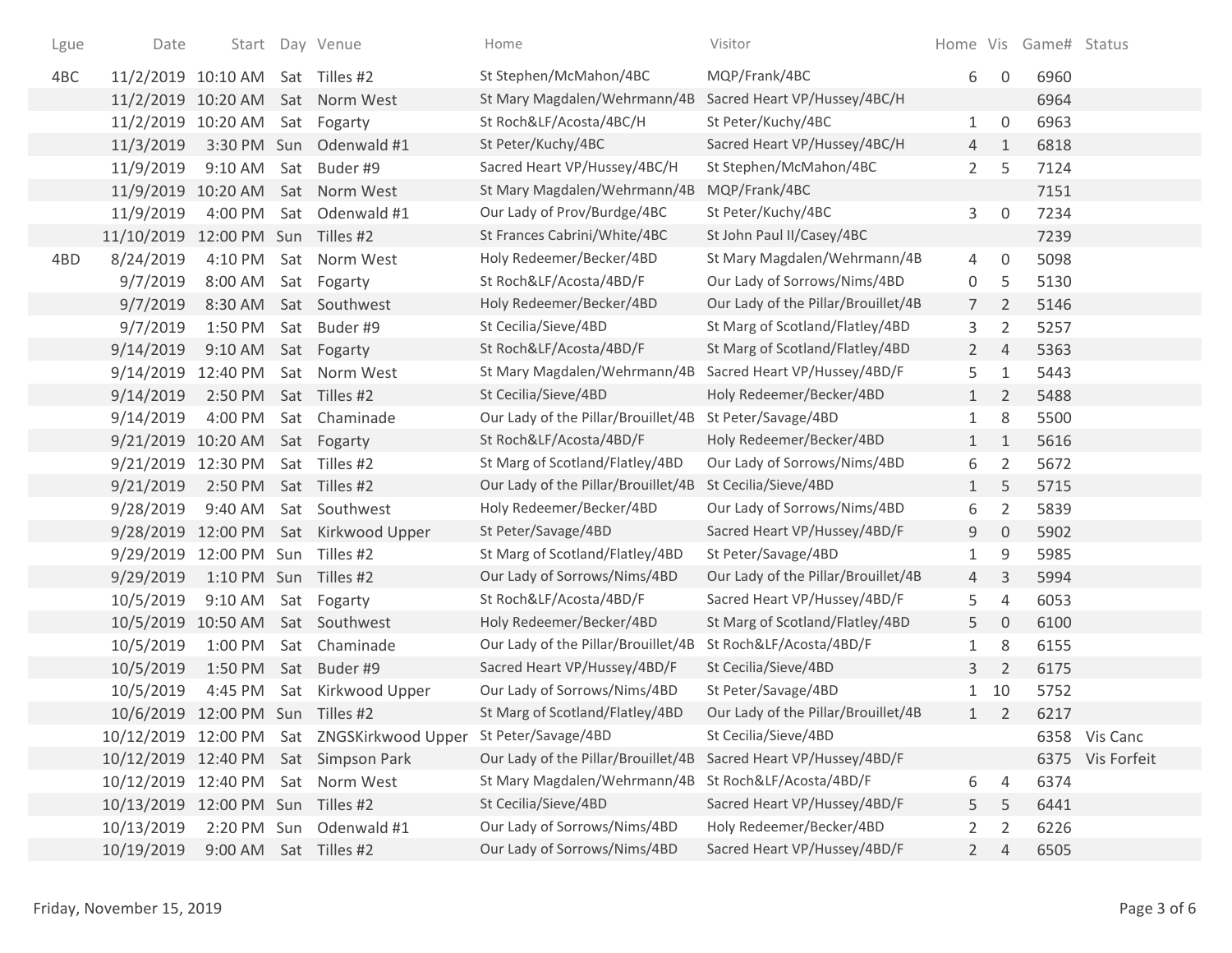| Lgue | Date                              |                        |     | Start Day Venue                             | Home                                | Visitor                             |                |                | Home Vis Game# Status |                   |
|------|-----------------------------------|------------------------|-----|---------------------------------------------|-------------------------------------|-------------------------------------|----------------|----------------|-----------------------|-------------------|
| 4BD  | 10/19/2019 11:45 AM Sat Chaminade |                        |     |                                             | Our Lady of the Pillar/Brouillet/4B | Holy Redeemer/Becker/4BD            | $\mathbf{1}$   | 5              | 6581                  |                   |
|      | 10/19/2019 12:30 PM               |                        |     | Sat Tilles #2                               | St Cecilia/Sieve/4BD                | St Roch&LF/Acosta/4BD/F             | 4              | 5              | 6597                  |                   |
|      | 10/19/2019                        | 12:40 PM               |     | Sat Norm West                               | St Mary Magdalen/Wehrmann/4B        | St Peter/Savage/4BD                 | 1              | 9              | 6601                  |                   |
|      | 10/20/2019                        | 12:00 PM Sun Tilles #2 |     |                                             | St Marg of Scotland/Flatley/4BD     | St Cecilia/Sieve/4BD                | 3              | 3              | 6666                  |                   |
|      | 10/26/2019                        | 9:10 AM                | Sat | Buder #9                                    | Sacred Heart VP/Hussey/4BD/F        | St Marg of Scotland/Flatley/4BD     | 6              | $\overline{2}$ | 6725                  |                   |
|      | 10/26/2019                        | 1:00 PM                |     | Sat Chaminade                               | Our Lady of the Pillar/Brouillet/4B | Our Lady of Sorrows/Nims/4BD        | $\overline{0}$ | 1              | 6813                  |                   |
|      | 10/26/2019                        | 2:20 PM                |     | Sat Kirkwood Upper                          | St Peter/Savage/4BD                 | St Roch&LF/Acosta/4BD/F             |                |                |                       | 6838 Weather/Canc |
|      | 11/2/2019 10:50 AM                |                        |     | Sat Southwest                               | St Peter/Savage/4BD                 | Holy Redeemer/Becker/4BD            | $\overline{2}$ | 1              | 6978                  |                   |
|      | 11/2/2019 11:20 AM                |                        |     | Sat Tilles #2                               | St Cecilia/Sieve/4BD                | Our Lady of Sorrows/Nims/4BD        | 3              | $\overline{7}$ | 6986                  |                   |
|      | 11/2/2019                         | 1:50 PM                |     | Sat Buder #9                                | Sacred Heart VP/Hussey/4BD/F        | St Roch&LF/Acosta/4BD/F             | 6              | $\overline{2}$ | 7037                  |                   |
|      | 11/3/2019                         |                        |     | 3:20 PM Sun Norm West                       | St Marg of Scotland/Flatley/4BD     | Our Lady of the Pillar/Brouillet/4B |                |                |                       | 7084 Pending      |
|      | 11/9/2019 10:20 AM                |                        |     | Sat Fogarty                                 | St Roch&LF/Acosta/4BD/F             | St Peter/Savage/4BD                 |                |                | 7150                  |                   |
|      | 11/9/2019 11:30 AM                |                        |     | Sat Buder #9                                | Sacred Heart VP/Hussey/4BD/F        | Holy Redeemer/Becker/4BD            | 3              | $\overline{2}$ | 7173                  |                   |
|      | 11/9/2019                         | 2:50 PM                | Sat | Tilles #2                                   | Our Lady of Sorrows/Nims/4BD        | St Cecilia/Sieve/4BD                | $\mathbf{1}$   | 5              | 7228                  |                   |
|      | 11/10/2019                        |                        |     | 2:10 PM Sun Norm West                       | St Mary Magdalen/Wehrmann/4B        | St Marg of Scotland/Flatley/4BD     |                |                | 7245                  |                   |
| 4BRD |                                   | 9/7/2019 10:20 AM      |     | Sat Simpson Park                            | St Marg of Scotland/Andrews/4BR     | St Paul/Haarmann/4BRD               | 6              | 0              | 5186                  |                   |
|      |                                   | 9/7/2019 12:30 PM      |     | Sat Pacific City Park #2                    | St Bridget/Hoffmeyer/4BRD           | MQP/Pagel/4BRD                      | 5              | $\overline{7}$ | 5234                  |                   |
|      | 9/14/2019                         | 9:10 AM                |     | Sat Buder #9                                | MQP/Pagel/4BRD                      | St Bridget/Hoffmeyer/4BRD           | $\overline{2}$ | 2              | 5362                  |                   |
|      | 9/14/2019                         | 9:40 AM                |     | Sat Immacolata-Large                        | Immacolata/Corrigan/4BRD            | Annunciation/Dreste/4BRD            | 3              | $\overline{4}$ | 5374                  |                   |
|      | 9/14/2019                         | 2:20 PM                |     | Sat Immacolata-Large                        | Immacolata/Corrigan/4BRD            | MQP/Pagel/4BRD                      | 8              | 2              | 5479                  |                   |
|      | 9/21/2019                         | 9:40 AM                |     | Sat Immacolata-Large                        | Immacolata/Corrigan/4BRD            | St Marg of Scotland/Andrews/4BR     | 1              | $\overline{4}$ | 5603                  |                   |
|      | 9/21/2019                         | 12:40 PM               |     | Sat Simpson Park                            | St Paul/Haarmann/4BRD               | St Marg of Scotland/Andrews/4BR     | 1              | 9              | 5676                  |                   |
|      | 9/21/2019                         | 1:45 PM                |     | Sat Pacific City Park #2                    | St Bridget/Hoffmeyer/4BRD           | Annunciation/Dreste/4BRD            | 3              | $\Omega$       | 5695                  |                   |
|      | 9/21/2019                         | 2:20 PM                |     | Sat Immacolata-Large                        | MQP/Pagel/4BRD                      | Immacolata/Corrigan/4BRD            |                |                | 5706 Canc             |                   |
|      | 9/22/2019                         |                        |     | 2:10 PM Sun Norm West                       | Annunciation/Dreste/4BRD            | MQP/Pagel/4BRD                      | $\mathbf{1}$   | 6              | 5757                  |                   |
|      | 9/28/2019                         | 9:10 AM                | Sat | Buder #9                                    | St Marg of Scotland/Andrews/4BR     | MQP/Pagel/4BRD                      | $\overline{2}$ | 3              | 5820                  |                   |
|      | 9/28/2019                         |                        |     | 1:45 PM Sat Pacific City Park #2            | St Bridget/Hoffmeyer/4BRD           | St Paul/Haarmann/4BRD               | 8              | $\mathbf{1}$   | 5938                  |                   |
|      | 10/5/2019                         | 10:20 AM               | Sat | Buder #9                                    | St Marg of Scotland/Andrews/4BR     | Annunciation/Dreste/4BRD            | 4              | 1              | 6081                  |                   |
|      |                                   |                        |     | 10/5/2019 12:30 PM Sat Pacific City Park #2 | St Bridget/Hoffmeyer/4BRD           | Immacolata/Corrigan/4BRD            | 0              | 3              | 6141                  |                   |
|      | 10/5/2019 12:40 PM                |                        |     | Sat Simpson Park                            | St Paul/Haarmann/4BRD               | MQP/Pagel/4BRD                      | 0              | 9              | 6150                  |                   |
|      |                                   |                        |     | 10/12/2019 11:30 AM Sat Simpson Park        | St Paul/Haarmann/4BRD               | Immacolata/Corrigan/4BRD            | $\mathbf{1}$   | 5              | 6349                  |                   |
|      | 10/12/2019                        | 1:40 PM                |     | Sat Odenwald #1                             | MQP/Pagel/4BRD                      | Annunciation/Dreste/4BRD            | $\overline{2}$ | 6              | 6391                  |                   |
|      | 10/12/2019                        |                        |     | 1:45 PM Sat Pacific City Park #2            | St Bridget/Hoffmeyer/4BRD           | St Marg of Scotland/Andrews/4BR     | $\mathbf{2}$   | 3              | 6394                  |                   |
|      | 10/13/2019                        | 1:10 PM Sun Tilles #2  |     |                                             | St Marg of Scotland/Andrews/4BR     | St Bridget/Hoffmeyer/4BRD           | 6              | 3              | 6447                  |                   |
|      | 10/19/2019                        |                        |     | 8:00 AM Sat Buder #9                        | MQP/Pagel/4BRD                      | St Paul/Haarmann/4BRD               | 3              | 2              | 6478                  |                   |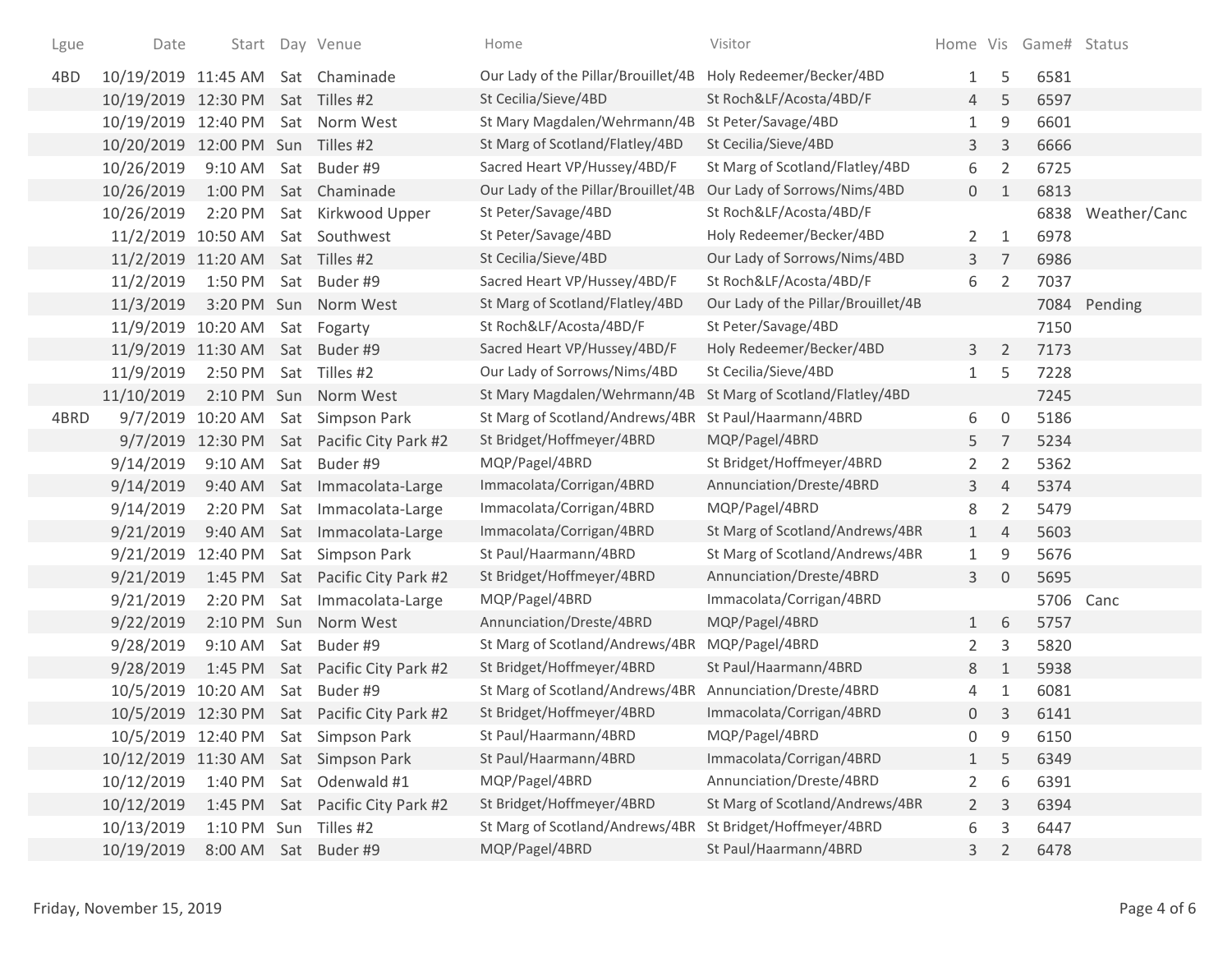| Lgue | Date                             |                               | Start Day Venue                            | Home                                                         | Visitor                          |                |                  | Home Vis Game# Status |                   |
|------|----------------------------------|-------------------------------|--------------------------------------------|--------------------------------------------------------------|----------------------------------|----------------|------------------|-----------------------|-------------------|
| 4BRD | 10/19/2019                       |                               | 9:10 AM Sat Buder #9                       | St Paul/Haarmann/4BRD                                        | Annunciation/Dreste/4BRD         | $2^{\circ}$    | 5                | 6507                  |                   |
|      |                                  |                               | 10/19/2019 10:50 AM Sat Immacolata-Large   | Immacolata/Corrigan/4BRD                                     | St Bridget/Hoffmeyer/4BRD        |                | 7<br>$2^{\circ}$ | 6555                  |                   |
|      | 10/20/2019                       |                               | 1:00 PM Sun Norm West                      | Annunciation/Dreste/4BRD                                     | St Marg of Scotland/Andrews/4BR  | $2^{\circ}$    | $\mathbf{1}$     | 6668                  |                   |
|      | 10/26/2019                       |                               | 8:30 AM Sat Immacolata-Large               | Immacolata/Corrigan/4BRD                                     | St Paul/Haarmann/4BRD            |                |                  |                       | 6712 Weather/Canc |
|      | 10/26/2019                       |                               | 2:50 PM Sat Odenwald #1                    | Annunciation/Dreste/4BRD                                     | St Bridget/Hoffmeyer/4BRD        |                |                  | 6842                  | Weather/Canc      |
|      |                                  |                               | 11/2/2019 12:30 PM Sat Odenwald #1         | Annunciation/Dreste/4BRD                                     | Immacolata/Corrigan/4BRD         | 3              | 9                | 7012                  |                   |
|      |                                  |                               | 11/2/2019 12:40 PM Sat Simpson Park        | St Paul/Haarmann/4BRD                                        | St Bridget/Hoffmeyer/4BRD        | $\overline{0}$ | $\overline{4}$   | 7018                  |                   |
|      | 11/2/2019                        | 3:00 PM                       | Sat Norm West                              | MQP/Pagel/4BRD                                               | St Marg of Scotland/Andrews/4BR  |                |                  | 7058                  |                   |
|      | 11/9/2019 10:50 AM Sat Southwest |                               |                                            | Annunciation/Dreste/4BRD                                     | St Paul/Haarmann/4BRD            |                |                  | 7164                  |                   |
|      |                                  |                               | 11/9/2019 12:00 PM Sat Immacolata-Large    | Immacolata/Corrigan/4BRD                                     | St Marg of Scotland/Andrews/4BR  |                |                  | 7183                  |                   |
| 4BWH | 8/25/2019                        |                               | 3:20 PM Sun Odenwald #1                    | Christ Comm Luth/Purk/4BWH                                   | St Gabriel/Sharamitaro/4BWH      | $\mathbf{1}$   | 8                | 5113                  |                   |
|      |                                  | 9/7/2019 10:20 AM Sat Fogarty |                                            | Our Lady of Lourdes/Collins/4BWH                             | St Michael/Guller/4BWH           | 3              | 3                | 5182                  |                   |
|      |                                  |                               | 9/7/2019 11:30 AM Sat Simpson Park         | St Paul/Doyon/4BWH                                           | Holy Redeemer/Forsee/4BWH        | $\overline{2}$ | 8                | 5215                  |                   |
|      | 9/7/2019                         |                               | 3:00 PM Sat Norm West                      | St Gerard Majella/Partridge/4BWH St Gabriel/Sharamitaro/4BWH |                                  | 4              | $\overline{2}$   | 5273                  |                   |
|      | 9/8/2019                         |                               | 1:00 PM Sun ZNGSNorm West                  | Christ Comm Luth/Purk/4BWH                                   | Our Lady of Lourdes/Collins/4BWH |                |                  |                       | 5299 Vis Canc     |
|      | 9/14/2019                        |                               | 8:00 AM Sat Buder #9                       | St Gabriel/Sharamitaro/4BWH                                  | St Paul/Doyon/4BWH               | 1              | 8                | 5332                  |                   |
|      | 9/14/2019 10:20 AM Sat Fogarty   |                               |                                            | Our Lady of Lourdes/Collins/4BWH                             | St Gerard Majella/Partridge/4BWH | 3 <sup>1</sup> | $\overline{2}$   | 5385                  |                   |
|      | 9/14/2019                        |                               | 2:00 PM Sat Odenwald #1                    | St Michael/Guller/4BWH                                       | Holy Redeemer/Forsee/4BWH        | 0              | $\overline{4}$   | 5475                  |                   |
|      | 9/15/2019                        |                               | 2:10 PM Sun Odenwald #1                    | Christ Comm Luth/Purk/4BWH                                   | St Michael/Guller/4BWH           | 8              | $\overline{4}$   | 5531                  |                   |
|      | 9/21/2019                        | 8:00 AM                       | Sat Fogarty                                | Our Lady of Lourdes/Collins/4BWH                             | Christ Comm Luth/Purk/4BWH       | 5              | 5                | 5561                  |                   |
|      | 9/21/2019                        |                               | 8:30 AM Sat Southwest                      | Holy Redeemer/Forsee/4BWH                                    | St Gabriel/Sharamitaro/4BWH      | $2^{\circ}$    | 6                | 5578                  |                   |
|      | 9/21/2019 10:20 AM               |                               | Sat Simpson Park                           | St Paul/Doyon/4BWH                                           | St Michael/Guller/4BWH           | 0              | 3                | 5620                  |                   |
|      | 9/21/2019                        |                               | 1:50 PM Sat Simpson Park                   | Christ Comm Luth/Purk/4BWH                                   | St Paul/Doyon/4BWH               | 3              | $\mathbf{0}$     | 5698                  |                   |
|      | 9/28/2019                        | 9:00 AM                       | Sat Tilles #2                              | St Gabriel/Sharamitaro/4BWH                                  | Holy Redeemer/Forsee/4BWH        | $\overline{2}$ | 5                | 5817                  |                   |
|      | 9/28/2019                        | 9:10 AM                       | Sat Simpson Park                           | St Paul/Doyon/4BWH                                           | St Gerard Majella/Partridge/4BWH | $2^{\circ}$    | $\overline{4}$   | 5825                  |                   |
|      | 9/28/2019                        | 2:00 PM                       | Sat Odenwald #1                            | St Michael/Guller/4BWH                                       | St Gerard Majella/Partridge/4BWH | 6              | 2                | 5947                  |                   |
|      | 10/5/2019                        | 9:40 AM                       | Sat Southwest                              | Holy Redeemer/Forsee/4BWH                                    | Christ Comm Luth/Purk/4BWH       | 3              | 2                | 6070                  |                   |
|      |                                  |                               | 10/5/2019 10:20 AM Sat Ste Genevieve Large | St Paul/Doyon/4BWH                                           | Our Lady of Lourdes/Collins/4BWH |                | $1$ 11           | 5890                  |                   |
|      | 10/5/2019 12:30 PM Sat Tilles #2 |                               |                                            | St Gabriel/Sharamitaro/4BWH                                  | St Michael/Guller/4BWH           | 6              | $\mathbf 0$      | 6144                  |                   |
|      | 10/12/2019 8:00 AM Sat Fogarty   |                               |                                            | Our Lady of Lourdes/Collins/4BWH Holy Redeemer/Forsee/4BWH   |                                  | 6              | 5                | 6264                  |                   |
|      | 10/12/2019 10:20 AM              |                               | Sat Norm West                              | Christ Comm Luth/Purk/4BWH                                   | St Paul/Doyon/4BWH               | 14             | 1                | 6321                  |                   |
|      |                                  |                               | 10/12/2019 12:30 PM Sat Sublette - City    | Our Lady of Lourdes/Collins/4BWH St Gabriel/Sharamitaro/4BWH |                                  | 5              | $\mathbf{1}$     | 6370                  |                   |
|      | 10/12/2019                       | 3:00 PM                       | Sat Norm West                              | St Gerard Majella/Partridge/4BWH Christ Comm Luth/Purk/4BWH  |                                  | $\mathbf{1}$   | 0                | 6416                  |                   |
|      | 10/12/2019                       |                               | 4:00 PM Sat Odenwald #1                    | St Michael/Guller/4BWH                                       | St Gabriel/Sharamitaro/4BWH      | 1              | 2                | 6423                  |                   |
|      | 10/19/2019 10:50 AM              |                               | Sat Southwest                              | Holy Redeemer/Forsee/4BWH                                    | St Gerard Majella/Partridge/4BWH | $\mathbf{3}$   | $\overline{2}$   | 6556                  |                   |